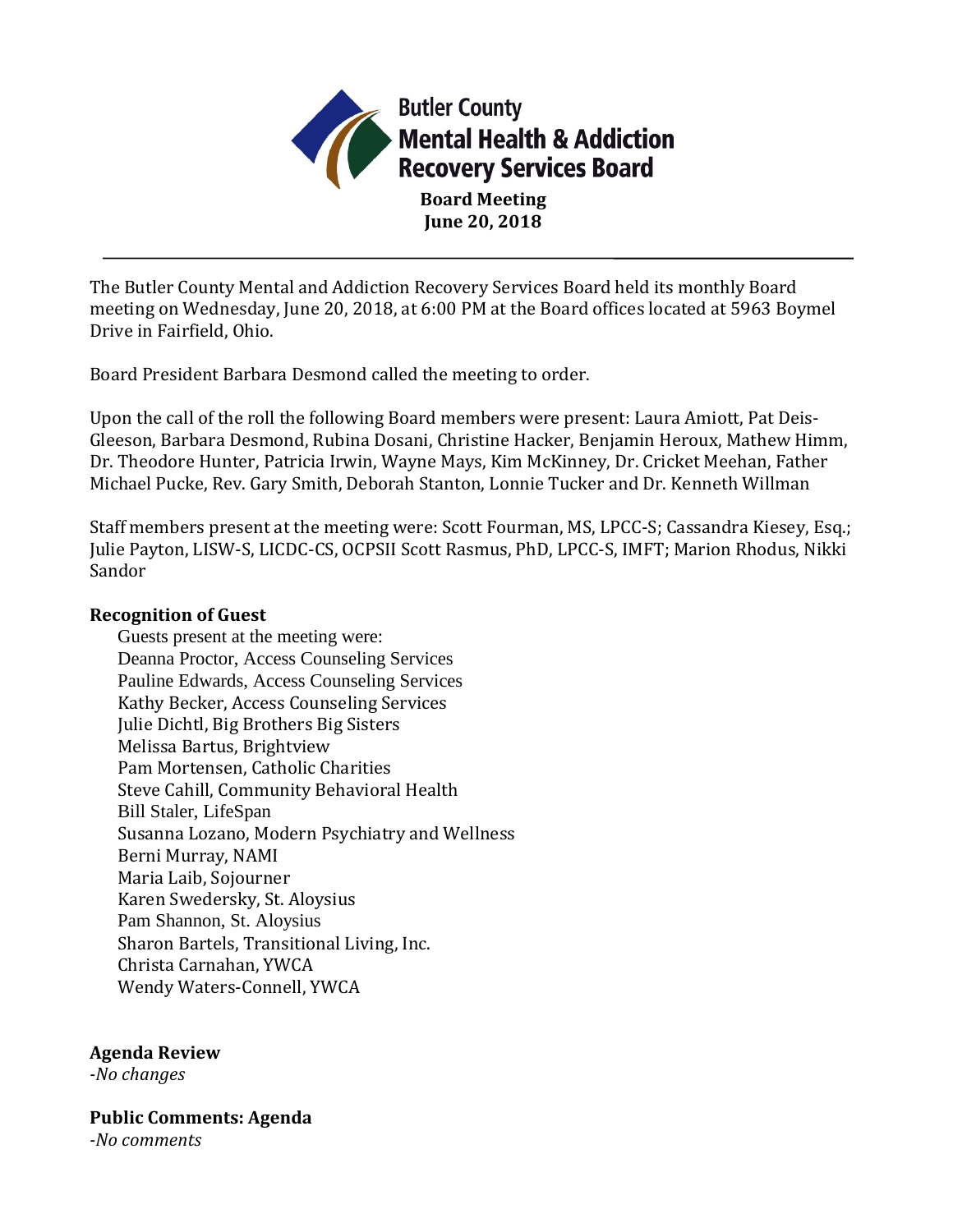# **I. Board Communications and Announcements**

A. Swearing in of Rubina Dosani

### B. **Board President Report:**

Ms. Desmond, Board President, provided an overview of what the Board and Board staff have accomplished in the current fiscal year. See the last page of the minutes for a full report.

# *C. Executive Director Report*

- a) BH Redesign
- b) Vista Worker
- c) US Suicide Rates Increased More Than 25% Since 1999 Says CNN Article
- d) Suicide Rising Across the US- Vital Signs CDC Article
- e) Kate Spade & Anthony Bourdain's Suicide Deaths Week of 6/4/17
- f) Fear of Copycat Suicides Article link Research: Increase in Suicides the Months After the Death of Robin Williams in the U.S.
- g) David Spade Donates \$100K to Mental Health Organizations after Kate Spade Suicide Article
- h) Poynter Institute Best Practices for Covering Suicide Article
- i) Suicide Stats, Signs, Prevention Resources & Supports

# *D. Correspondences*

Letter from NAMI in regards to the GMS move

# **II. Consent Agenda**

- A. May Board Meeting Minutes
- B. May Executive Committee Meeting Minutes
- C. FY19 Board Meeting Calendar
- D. May Board Meeting Evaluation
- E. June ARS Meeting Minutes
- F. June MH Meeting Minutes
- G. Board Member Attendance
- H. Christin Shaynak-Diaz contract \$3,000
- I. King Consulting Contract \$1,000
- J. Ripley Communications \$2,125

*Ms. Deis-Gleeson motioned to approve the items in the consent agenda. Ms. Amiott seconded the motion. The vote carried the motion.*

# **III. Review of Committee Meetings**

- A. MH Committee
- B. ARS Committee

# **IV. New Business**

# *A. April and May Financial Report*

Mr. Rhodus provided an overview of the financial reports for the month of April and May.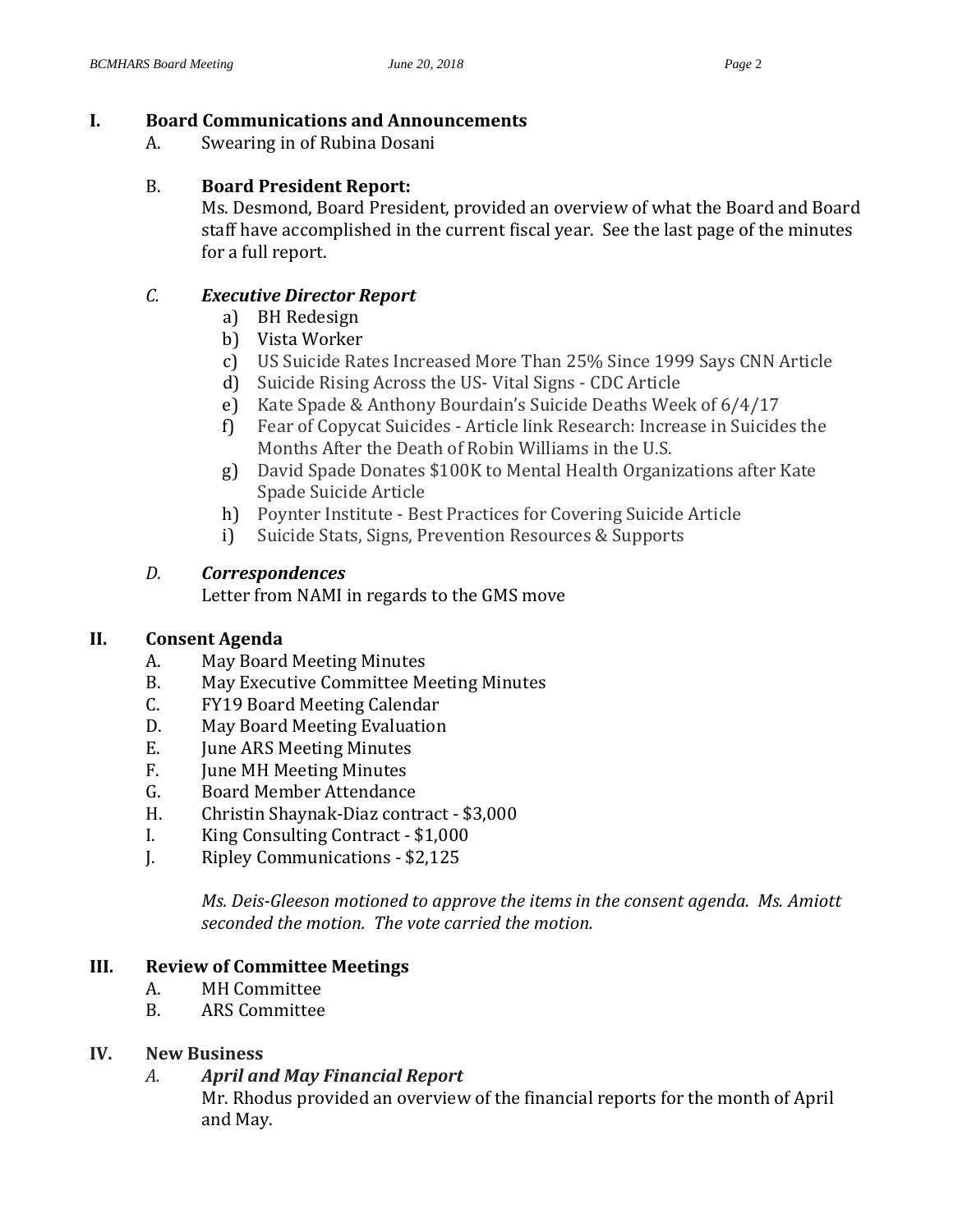*Ms. Amiott motioned to approve the April and May Monthly Financial Reports. Ms. Stanton seconded the motion. The vote carried the motion.* 

### *B. Provider's Budget Revisions*

Access Counseling, Big Brothers and Big Sisters, Catholic Charities, St. Joseph Orphanage and Community Behavioral Health provided budget revisions

*Mr. Himm motioned to approve the budget revisions for Access Counseling, BBBS, Catholic Charities, St. Joseph Orphanage and CBH. Ms. Hacker seconded the motion. The vote carried the motion.* 

### *C. FY19 Board Budget Revision*

Mr. Rhodus presented the change in the yellow sheet for the FY19 Board budget revision.

*Mr. Tucker motioned to approve the FY19 Board Budget Revision. Mr. Himm seconded the motion. The vote carried the motion.* 

# *D. Opiate Business Plan Update*

Ms. Payton provided an overview of the updates that were made to the original 2016 Opiate Business Plan.

### *E. Health Officer Appointments*

Mr. Fourman provided a list of the Health Officers that need to be appoint for FY19.

*Ms. Stanton motioned to approve the Health Officer Appointments. Ms. Hacker seconded the motion. The vote carried the motion.* 

# *F. FY19 Provider Contract and Budget*

The FY19 Fee for Service Contract will need to be signed by 15 providers. The Access Counseling contract is contingent on their liability insurance being compliant. The Community Behavioral Health contract is contingent on Probate Monitor program narrative.

*Ms. Amiott motioned to approve the FY19 Provider Contracts. Mr. Tucker seconded the motion. The vote carried the motion.* 

# *G. Addiction Treatment Contracts:*

- *a)* CAT contract is for detox services for \$10,000.
- b) DeCoach contract is for medication assisted treatment for \$5,000.
- c) Lumiere contract is for residential treatment for \$20,000.

d) Maryhaven contract is for adolescent residential treatment for \$40,000.

e) Modern Psychiatry and Wellness contract is for medication assisted treatment for \$50,000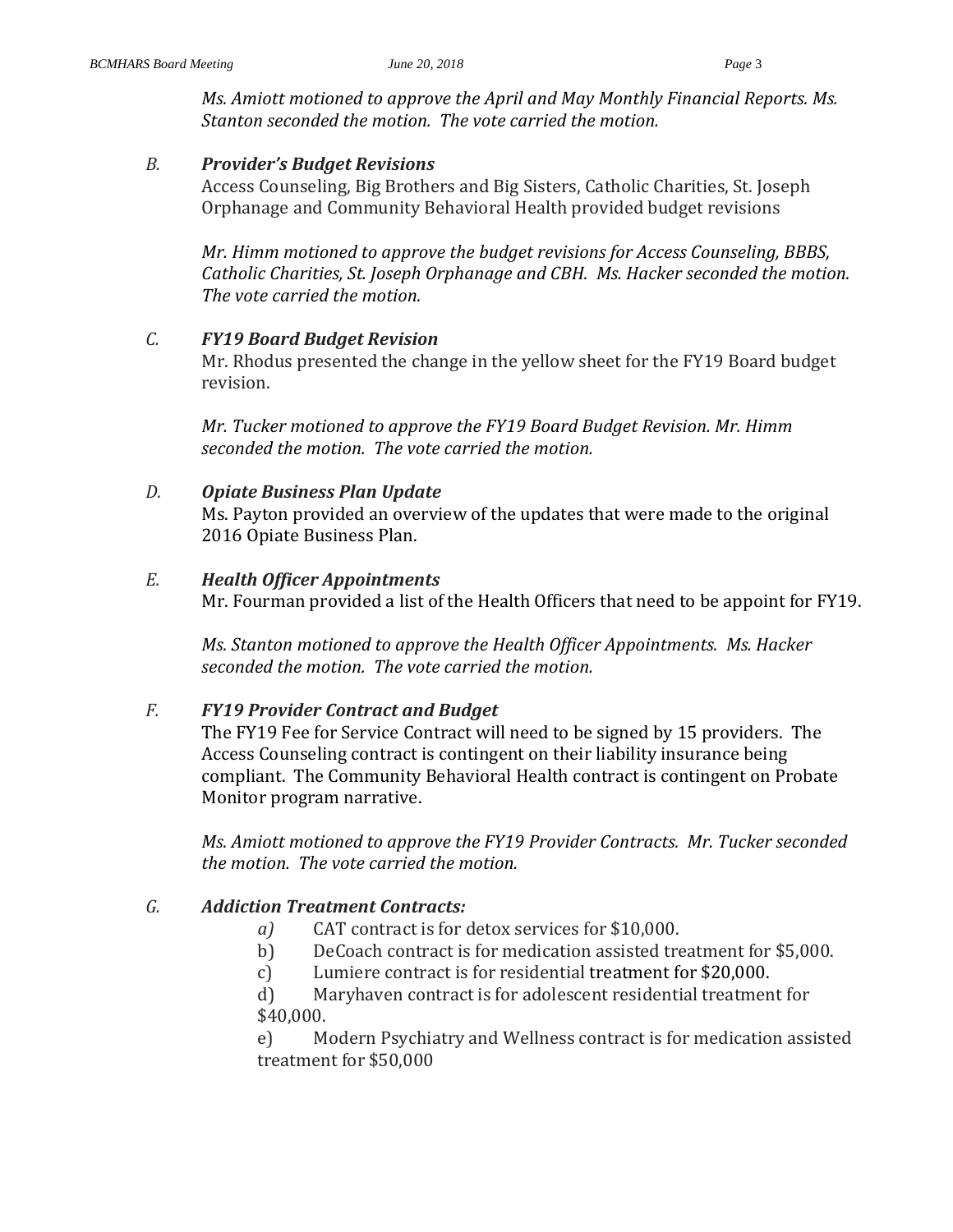*Ms. Stanton motioned to approve the CAT, DeCoach, Lumiere, Maryhaven and Modern Psychiatry and Wellness contracts. Mr. Himm seconded the motion. The vote carried the motion.* 

#### *H. OOD Contract Amendment*

The OOD contract is being extended until June 30, 2019 in order to use all of the funds, no new money.

*Mr. Heroux motioned to approve the OOD contract amendment. Ms. McKinney seconded the motion. The vote carried the motion.* 

#### *I. Center for Evidence Based Practice*

The \$10,000 CEBP contract is for consultation and training for providers who provide peer support.

*Ms. McKinney motioned to approve the CEBP contract for \$10,000. Ms. Amiott seconded the motion. The vote carried the motion.* 

### *J. Southwestern Ohio Collaborative Agreement*

The Southwest Ohio Collaborative Agreement is for withdrawal management services for \$144,268 and psychiatric stabilization services for \$113,636.

*Ms. Hacker motioned to approve the Southwestern Ohio Collaborative Agreement for \$257,904. Mr. Heroux seconded the motion. The vote carried the motion.* 

### *K. Mike Geisler Contract*

The \$30,000 Mike Geisler contract is for the servicing and maintaining of the GOSH portal.

*Ms. Amiott motioned to approve the Mike Geisler contract for \$30,000. Mr. Himm seconded the motion. The vote carried the motion.* 

### *L. Council on Aging*

The Council on Aging MOU with a total of \$450,000 with the Board paying \$300,000 and COA paying \$300,000 is to support the UPLIFT program.

*Ms. McKinney motioned to approve the Council on Aging contract for \$450,000 with the Board paying \$300,000 and COA paying \$150,000. Mr. Tucker seconded the motion. Mr. Stanton abstained from the vote and the vote carried the motion.* 

### *M. Dr. Darnell Contract*

The Dr. Darnell contract for \$24,000 is for consultation and education services related to pain psychology.

*Ms. Stanton motioned to approve the Dr. Darnell contract for \$24,000. Ms. Hacker seconded the motion. The vote carried the motion.* 

# *N. BC Job and Family Services*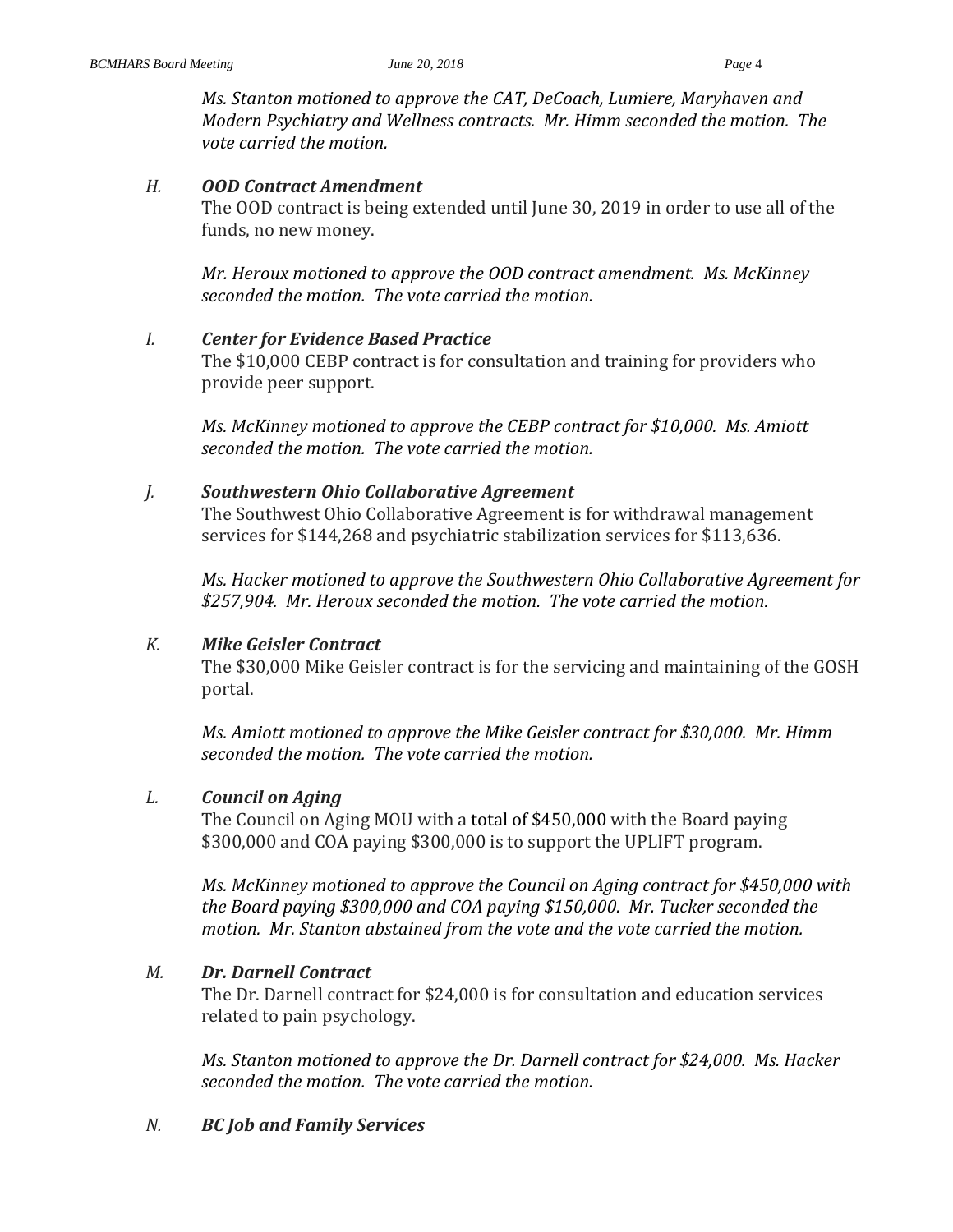The BC JFS contract does not have a dollar amount associated and is for the Medicaid Caseworker for providers.

*Ms. McKinney motioned to approve the BCJFS contract. Mr. Himm seconded the motion. The vote carried the motion.* 

### *O. Channel 12 WKRC Agreement*

The Channel 12 WKRC agreement for \$11,800 is for public service announcements and broadcast interviews.

*Mr. Tucker motioned to approve the Channel 12 WKRC contract for \$11,800. Ms. Hacker seconded the motion. The vote carried the motion.* 

### *P. Butler County Health Department Contract*

The BCHD contract for \$11,000 has already been endorsed but minor changes need to be made to this revision of the contract.

*Ms. Stanton motioned to approve the BCHD contract for \$11,000. Mr. Himm seconded the motion. The vote carried the motion.* 

### *Q. Fair Ave Lease Agreement*

The Fair Ave lease agreement has stayed the same, as the last contract with the exception of the landscaping will need to the financial responsibility and paid for by Sojourner.

*Ms. Stanton motioned to approve the Fair Ave Lease Agreement. Mr. Himm seconded the motion. The vote carried the motion.* 

### *R. Four Seasons Contract*

The Four Seasons contract on the amount of \$7,196 is for HVAC maintenance for the Fair Ave property.

*Ms. Amiott motioned to approve the Four Seasons contract for \$7,196. Mr. Tucker seconded the motion. The vote carried the motion.* 

# *S. Jan-Pro Cleaning Contract*

The Jan-Pro cleaning contract for \$13,788 is for daily cleaning services of the Board office.

*Ms. Hacker motioned to approve the Jan-Pro Cleaning contract. Ms. Stanton seconded the motion. Ms. McKinney abstained from the vote. The vote carried the motion.* 

# *T. Nomination of Board Committee Members*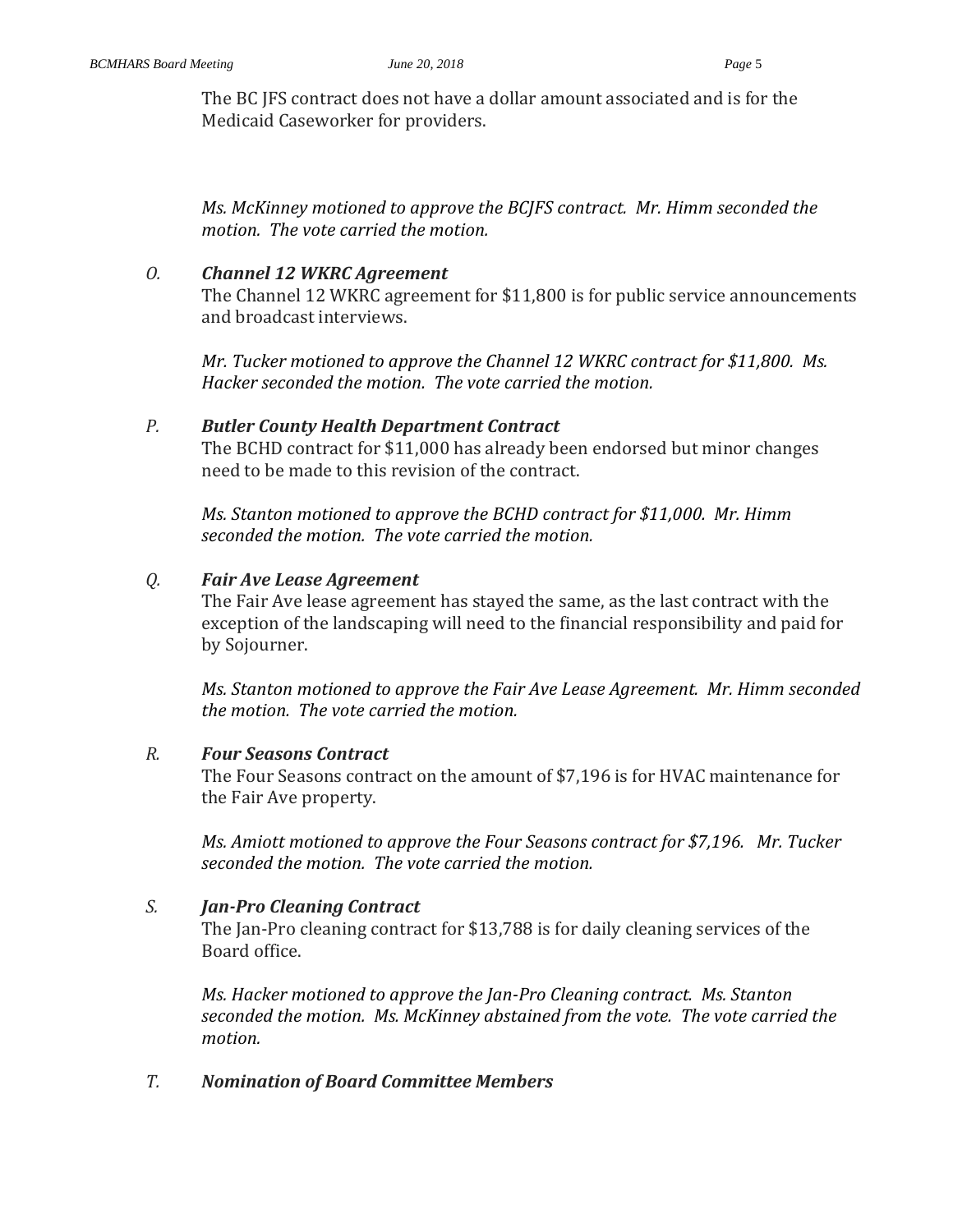Ms. Deis-Gleeson will be Vice-President, Board development chair, Ms. Hacker will be the Mental Health Committee chair, and Mr. Himm will be the Addiction Recovery Services committee chair.

*Mr. Tucker motioned to approve the nomination for the Board Committee chairs. Ms. Amiott seconded the motion. The vote carried the motion.* 

### *U. Annual Report*

FY17 BCMHARS Annual Report was provided to the Board for review.

*Mr. Himm motioned to approve the FY17 Annual Report. Ms. McKinney seconded the motion. The vote carried the motion.* 

### *V. Uplift RFP*

The request for Proposal is for the replacement provider for the UpLift program. The Board will have a special summer meeting to vote on this on August 15th at 5:00 PM.

*Ms. Stanton motioned to approve the UpLift RFP documents. Ms. McKinney seconded the motion. The vote carried the motion.* 

### *W. Affirmative Action Place*

Mr. Evans put together our affirmative action plan and the Board is in compliance.

*Ms. Hacker motioned to approve the Affirmative Action Plan. Mr. Himm seconded the motion. The vote carried the motion.* 

### *X. Point Factor Analysis, Adjusted Salary Ranges and Salary Increases*

Salary ranges have been adjusted according to the point factor analysis findings. A 2% salary increase cost of living pool is being allotted and divided among staff subject to the Executive Directors discretion per employee's annual performance evaluations in FY18. Additionally, a 2% salary incentive will be allocated similarly twice (1% each time) in FY19 to each employee

*Ms. Stanton motioned to approve the Point Factor Analysis, Adjusted Salary Ranges and Adjusted Salary Ranges. Mr. Himm seconded the motion. The vote carried the motion.* 

# *Y. Board Member Attendance*

Board Member attendance for FY18

*Dr. Hunter motioned to approve the Board Member Attendance for FY18. Mr. Himm seconded the motion. The vote carried the motion.* 

### *Z. State Hospital Report*

Mr. Fourman reviewed the May State Hospital report and pointed out that in May there were 2 civil beds and 11 forensic beds currently being used by Butler County residents.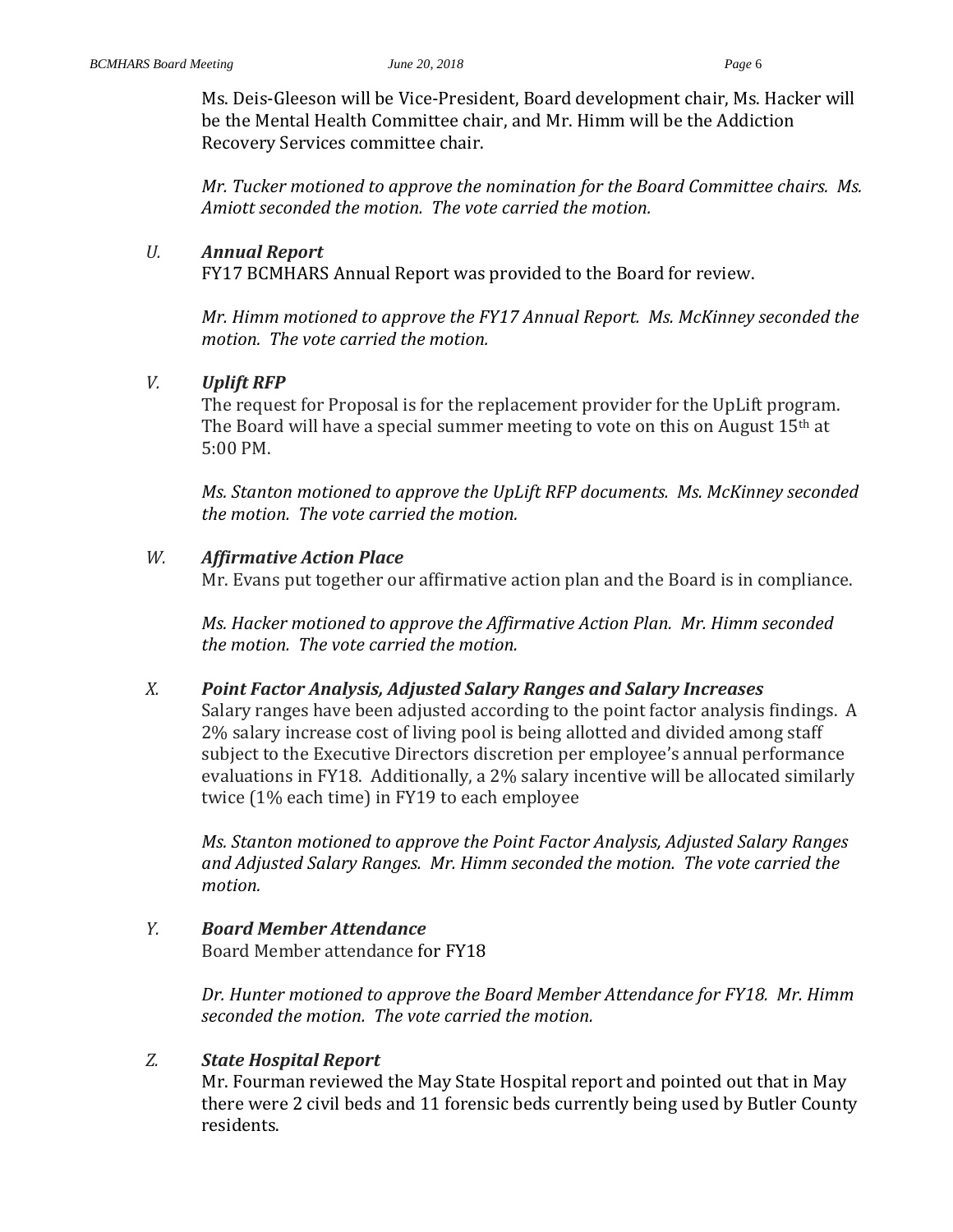#### *AA. 120 Day Meeting Minutes*

120 day meeting minutes with all of the providers was presented for Board members review.

*Ms. Amiott motioned to approve the 120-day meeting minutes. Mr. Himm seconded the motion. The vote carried the motion.* 

*BB. Vouchers and Payments Made by Direct Deduction* Listed were all of the Voucher Approvals and Direct Deductions for the months of April and May.

*Ms. Hacker motioned to approve the April and May 2018 Vouchers and Payments Made by Direct Deduction. Mr. Himm seconded the motion. The vote carried the motion.*

### **V. Executive Session (Confidential Client Contract and Personnel Matter)**

Board members took a roll call vote to enter into Executive Session. Upon roll call the vote was: Laura Amiott – Yes; Pat Deis-Gleeson – Yes; Barbara Desmond – Yes; Rubina Dosani – Yes; Christine Hacker – Yes; Benjamin Heroux – Yes; Mathew Himm – Yes; Theodore Hunter – Yes; Patricia Irwin – Yes; Wayne Mays – Yes; Kim McKinney – Yes; Cricket Meehan – Yes; Father Michael Pucke – Yes; Reverend Gary Smith – Yes; Debbie Stanton – Yes; Lonnie Tucker – Yes; Kenneth Willman - Yes

Board members took a roll call vote to exit the Executive Session. Upon roll call the vote was: Laura Amiott – Yes; Pat Deis-Gleeson – Yes; Barbara Desmond – Yes; Rubina Dosani – Yes; Christine Hacker – Yes; Benjamin Heroux – Yes; Mathew Himm – Yes; Theodore Hunter – Yes; Patricia Irwin – Yes; Wayne Mays – Yes; Kim McKinney – Yes; Cricket Meehan – Yes; Father Michael Pucke – Yes; Reverend Gary Smith – Yes; Debbie Stanton – Yes; Lonnie Tucker – Yes; Kenneth Willman – Yes

*Ms. Hacker motioned to approve the FY 2018 contract with Wellness Card, LLC. Ms. Amiott seconded the motion. The vote carried the motion.*

*Ms. Deis-Gleeson moved to approve a 2% raise with a 1% incentive in July 2018 and a 1% incentive in January 2019 for the Executive Director. Mr. Himm seconded the motion. The vote carried the motion.*

# **VI. GUEST/BOARD COMMENTS**

**VII. ADJOURNMENT**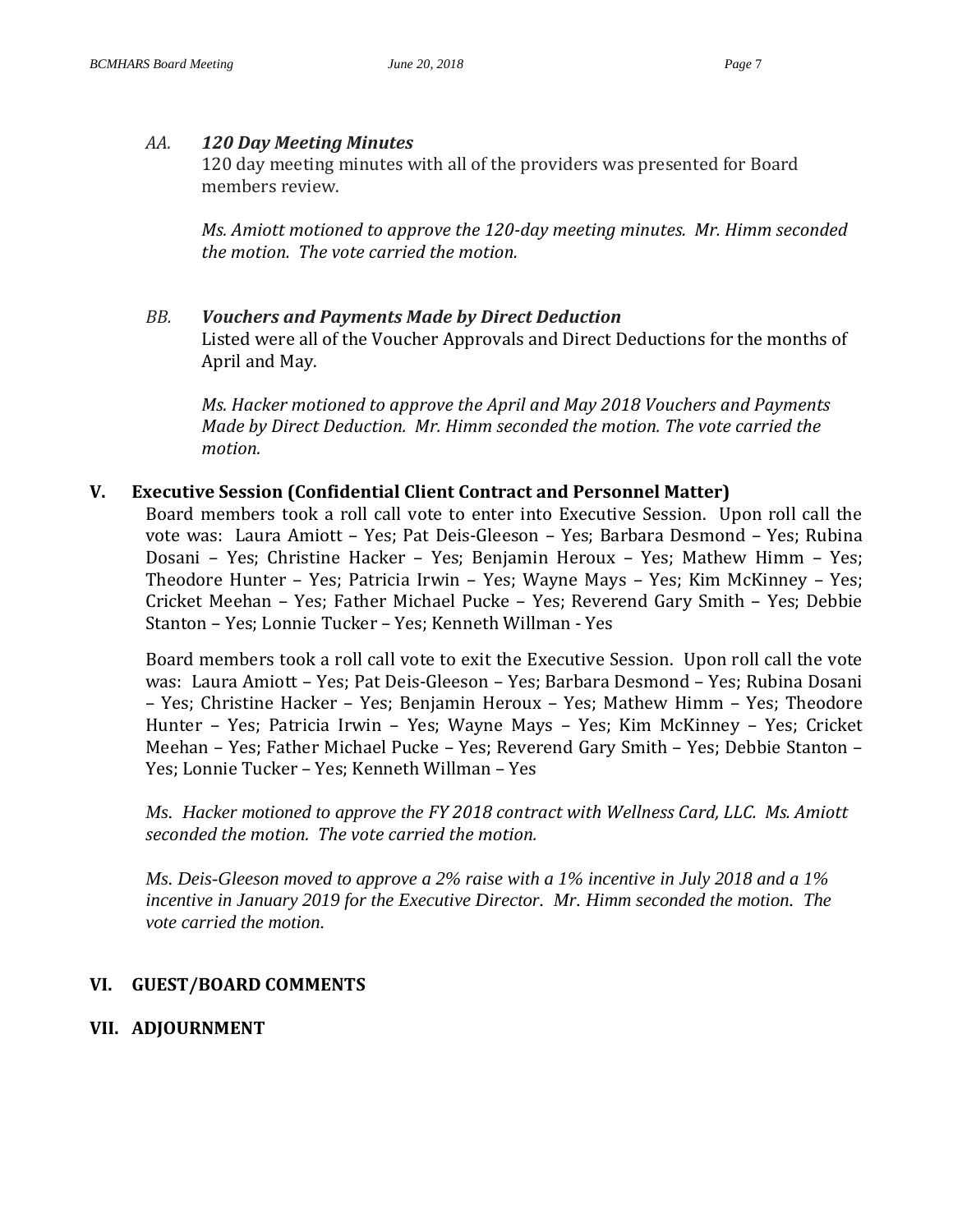### **President's Message June 2018**

It has been three years since we merged and we are stronger than ever before. Our board is well educated, diverse and unified in serving Butler County.

There have been too many accomplishments to count. They have made our agencies stronger; our community better served, and made MHARS a well-known source for mental health and addiction services.

I would like to thank Dr. Ken Willman for his dedication to MHARS since our inception. He is leaving the board and County for Chloe and future grandchildren. We cannot fault Ken for that, as we all know the grandchildren trump everything else.

I congratulate MHARS board development committee for working hard to keep our board 18 members strong. Wayne Mays chaired many meeting and interviews. The Committee's decisionmaking filled not only our open positions but brought new members with amazing skill sets and background. We welcome newest members Richard Bement and Rubina Dosani.

Our committee meetings always have greater board attendance then simply those who serve on that committee. The contributions of time, varied thinking and discussion add to stronger results and I thank all of you.

June 1 the C3 (Caring Community Collaborative), in part sponsored by The MHARS Board, how the event "Mental Health and Drug Abuse through Our Eyes "youth conference. Dr. Rasmus was on the panel of speakers and Tiffany Lombardo did a great job coordinating and presenting the event from MHARS involvement. Both Dr. Rasmus Tiffany Lombardo presented breakout sessions that addressed the Myths and Facts of both Mental Health and Addiction. Members in attendance were Richard Bement, myself, Mat Himm, Kim McKinney. Dave Swigonski, Lonnie Tucker and Dr. Ken Willman. Staff members included Ellen Harvey, Cassie Kiesey, Tiffany Lombardo, Dr. Rasmus, and Nikki Sandor.

The opiate conference was held in Columbus June 11 and 12th and was attended both days by Mat Himm, Kim McKinney, Dave Swigonski, Lonnie Tucker, and Tiffany Lombardo. They will share later in our meeting. BC MHARS is a strong presence in both local and state conferences and l would like to point out that this is from volunteer willingness to attend and our excellent staff involvement.

I have been proud to serve as BCMHARS President with all of you and will continue on the Board. We have so much strength, compassion, and work very hard to be serving our consumers in the best way possible.